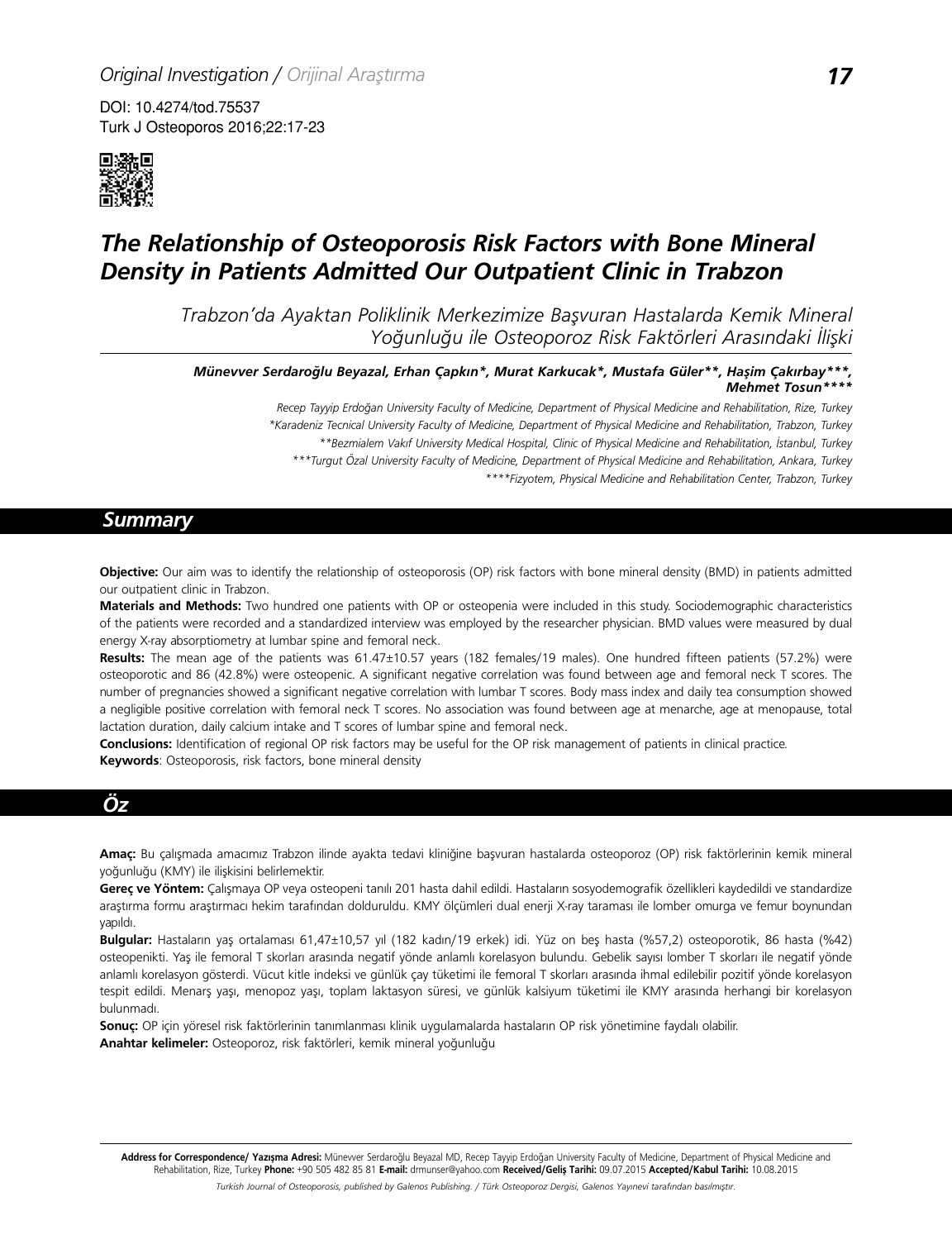#### **Introduction**

Osteoporosis (OP) is a systemic skeletal disease characterized by low bone mass and microarchitectural deterioration of the bone tissue, with consequent increase in bone fragility and susceptibility to fracture (1). It affects approximately 200 millions of people worldwide and happens to be the most common metabolic skeletal disease. OP became one of the most important health problems due to its increasing mortality, morbidity, and socio-economical effects as a result of the prolongation of life.

Bone mineral density (BMD) peaks at around the age of 35 and thereafter declines in both men and women with bone loss being particularly marked in postmenopausal women. Hence, measures to prevent OP should be aimed at both maximizing the peak bone density at skeletal maturity and at retarding the subsequent bone loss. Various risk factors in OP have been reported including physical activity, body mass profile, menopausal status, alcohol, smoking, corticosteroids, caffeine and high protein, salt or phosphorus intake (2).

The fracture risk assessment (FRAX) is a fracture assessment tool developed by the World Health Organization (WHO) (3). FRAX allows clinicians to calculate a patient's 10-year absolute risk for hip or "any major" fracture (including fractures of the hip, wrist, humerus, or spine). It has been shown to have at least 13% higher discrimination for predicting the possible future fractures in women compared to BMD alone. Probability is calculated from age, body mass index (BMI), and dichotomized risk factors comprising prior fragility fracture, parenteral history of hip fracture, current tobacco smoking, long-term oral glucocorticoid use, rheumatoid arthritis, other causes of secondary OP and excessive alcohol consumption (4). Individuals at high risk for OP and osteoporotic fractures may be identified by determination of the risk factors. Thus, fractures may be prevented through modification of the risk factors. Our aims were to identify the prevalence of OP risk factors in patients admitted our outpatient clinic in Trabzon and to detect association of these risk factors with BMD in this population.

#### **Materials and Methods**

This cross-sectional study was conducted between July 2006 and June 2007. The study was approved by the local ethics committee, and each patient provided their written informed consent prior to participation. This study was performed in accordance with the principles stated in Declaration of Helsinki. Two hundred one consecutive patients with OP or osteopenia who were referred to our OP outpatient clinic for diagnosis or treatment were included in this study. Patients previously treated for OP and/or had significant vertebral deformity were excluded from the study as these conditions might affect the dual energy X-ray absorptiometry (DXA) measurements.

Using DXA (Hologic Q 2000), BMD measurements were taken at both of the lumbar spine (L1-4) and left femoral neck. WHO classification ranges were used to categorize subjects

as normal (T>-1), osteopenic (-2.5<T≤-1), or osteoporotic (T≤- 2.5) (5). Questionnaire included information about educational status, occupation, age, height, weight, personal and maternal fracture history, age at menarche and menopause, reproductive period characteristics, chronic diseases, physical activity, smoking status, dietary calcium intake, tea, alchol and caffeine consumption which were obtained by an intervieweradministered questionnaire. Height and weight were measured and BMI was calculated by dividing weight in kilograms by height in meters squared. We calculated daily calcium intake by estimation of the number of servings patient have on a typical day for each type of food including milk (300 cc), yoghurt (250 cc), and cheese (1 cubic inch). Calculation of total daily calcium intake was performed according to local food composition tables. After we have calculated the amount of calcium for each dairy product, 250 mg of calcium was added to the estimated amount of calcium each day from other foods. A low dietary calcium intake threshold of 300 mg was used in the present study. This cut-off value is equal to one quarter of the daily calcium allowance recommended for persons aged 50 years and older by the National Academy of Science (6). The daily tea consumption was classified as drinking 1 cup/day, 2-3 cups/day, 4-5 cups/day and 6 or more cups/day (1 cup=237 mL). Cigarette smoking was divided into never, former, and current categories based on the responses to the questions. Never-smokers were defined as those who had not smoked 100 cigarettes in their entire life, while former-smokers were defined as those who had smoked 100 cigarettes in their life but who did not smoke currently. Ever-smokers were defined as either former- or current-smokers. The participants were classified in terms of their reported current and lifelong caffeine consumption into the following groups; (i) none; (ii) low, equivalent to none to one cup of caffeinated coffee per day; and (iii) high, equivalent to two or more cups of caffeinated coffee per day.

Statistical analysis was performed using the Statistical Package for the Social Sciences (SPSS), version 11.5, for Windows (SPSS, Chicago, IL, USA). Data obtained by measurement was presented in arithmetic average ± standard deviation and data obtained by count was presented in percentages (%). For all tests, a p<0.05 was used to indicate a statistical significance. The relationship of identified risk factors for OP such as age, BMI, age at menarche, age at menopause, total lactation period, the number of pregnancies, and dietary habits with BMD was tested with Pearson correlation analysis.

#### **Results**

The main characteristics of patients who participated in the study are summarized in Table 1. Of the patients included in this study, 90.5% were females, and the mean age of the study population was 61.47±10.57 years. Educational attainment of the sample was quite varied; 85.6% had less than a high school diploma. The mean BMI was 27.00±4.51 kg/m<sup>2</sup>. Female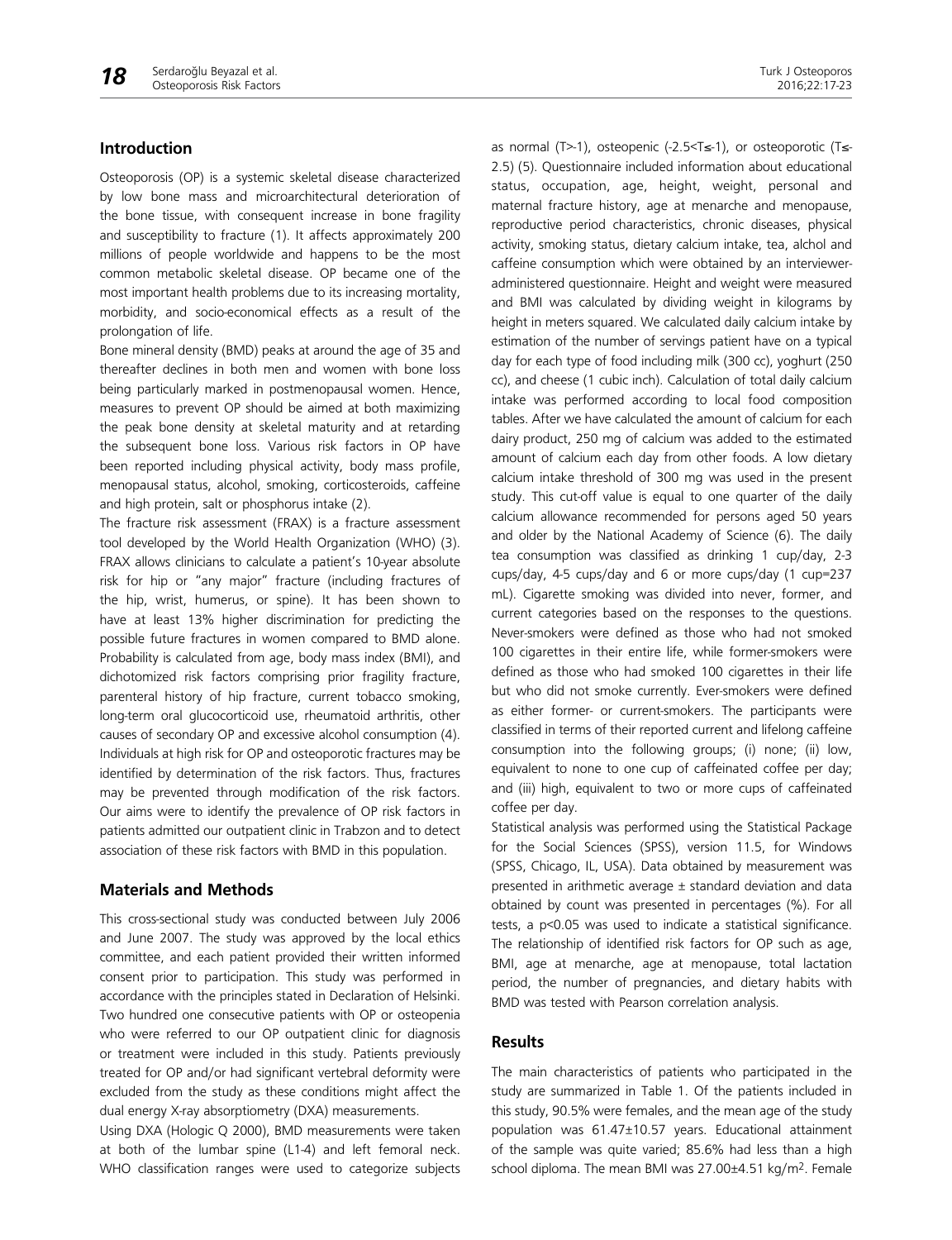patients' mean age at menarche, age at menopause, number of pregnancies, and number of children were 13.93±1.44 years, 44.67±5.92 years, 4.95±2.86, 3.66±2.03, respectively. Total lactation duration was determined as 43.90±38.76 months. Eleven women (6%) reported using hormone replacement therapy (HRT).

Among participants, 174 (86.6%) never-smoker in their lives while 15 (7.5%) were former-smoker and 12 (6%) currentsmoker.

The questionnaire revealed that 29.4% of the patients performed a half hour sports activity at least three days of a week while 70.6% did not perform any sports activities.

The mean daily tea consumption was 2.43±1.61 cups/day. Among 201 participants, 6 (3%) patients did not drink tea daily, 58 (28.9%) drank one cup per day, 103 (51.2%) drank 2-3 cups per day, 26 (12.9%) drank 4-5 cups, and 8 (4%) drank 6 or more cups of tea per day. The mean daily calcium intake value was 399.1±160.2 mg and in 145 (72.1%) of the all participants had a low dietary calcium intake threshold of 300 mg.

Fifteen patients (7.7%) had fracture history occurred over 40 years of age with spontaneous or minimal trauma and these fractures consisted of 11 (73.3%) forearm fractures and 4 (26.7%) vertebral fractures. According to the evaluation of maternal fracture history, 17 (8.5%) had a fracture history in their mothers.

Ninety nine patients (49.3%) had chronic diseases. Chronic diseases consisted of hypertension (30.8%), diabetes mellitus

(5.5%), goiter (4%), rheumatic diseases (2.5%), and others (6.5%).

One hundred fifteen patients (57.2%) were diagnosed with OP and 86 (42.8%) patients were diagnosed with osteopenia according to the BMD values obtained from L1-L4 vertebrae. According to the BMD values obtained from femoral neck, 38.3% of patients were diagnosed with OP while 61.7% of patients were diagnosed with osteopenia. The mean BMD was -2.64±0.82 based on measurements at lumbar spine and -2.22±0.87 based on measurement obtained from femoral neck. Relationship between BMD and probable risk factors are summarized in Table 2. There was no correlation between age at menarche, age at menopause, total lactation duration, daily calcium intake and BMD values of lumbar and femoral neck. A significant negative correlation was observed between age and BMD values for lumbar and femoral neck (respectively, r=-0.186, p=0.008; r=-0.248, p=0.001). There was a significant negative correlation between the number of pregnancies and the BMD values for lumbar (r=-0.200, p=0.007), but there was no correlation for the femoral neck (r=-0.045, p=0.147). A negligible correlation was observed between BMI and femoral BMD (r=0.169, p=0.016), whereas there was no correlation between BMI and lumbar BMD (r=0.017, p=0.807). There was a negligible correlation between BMD values and daily tea consumption for femoral neck (r=0.178, p=0.013), but there was no correlation for lumbar spine BMD (r=0.109, p=0.130).

| Table 1. Demographic and clinical characteristics of participants                                                     |                  |  |  |
|-----------------------------------------------------------------------------------------------------------------------|------------------|--|--|
| Age, mean $\pm$ SD, years                                                                                             | 61.47±10.57      |  |  |
| Education >12 years $[n (%)]$                                                                                         | 29(14.4)         |  |  |
| Male gender [n (%)]                                                                                                   | 19(9.5)          |  |  |
| Female gender [n (%)]                                                                                                 | 182 (90.5)       |  |  |
| BMI, mean $\pm$ SD (kg/m <sup>2</sup> )                                                                               | $27.0 + 4.5$     |  |  |
| Age at menarche (years)                                                                                               | $13.9 \pm 1.4$   |  |  |
| Age at menopause (years)                                                                                              | $44.6 \pm 5.9$   |  |  |
| Duration of lactation (month)                                                                                         | 43.9±38.8        |  |  |
| Fragility fracture in mother [n (%)]                                                                                  | 17(8.5)          |  |  |
| Prevalent fragility fracture after 40 years [n (%)]                                                                   | 15(7.7)          |  |  |
| HRT use [n (%)]                                                                                                       | 11(6)            |  |  |
| Moderate daily phsysical activity [n (%)]                                                                             | 59 (29.4)        |  |  |
| Daily calcium intake, mean ± SD, mg                                                                                   | 399.1±160.2      |  |  |
| Inefficient calcium intake                                                                                            | 145(72.1)        |  |  |
| Daily tea consumption (cups/day)                                                                                      | $2.4 \pm 1.6$    |  |  |
| Osteoporosis (Lumbar spine) n (%)                                                                                     | 115(57.2)        |  |  |
| Osteoporosis (femoral neck) n (%)                                                                                     | 77 (38.3)        |  |  |
| Bone mineral density by DXA, mean (SD)                                                                                |                  |  |  |
| L1-4 T scores                                                                                                         | $-2.64 \pm 0.82$ |  |  |
| Femoral neck T scores                                                                                                 | $-2.22 \pm 0.87$ |  |  |
| Trochanter T scores                                                                                                   | $-2.10+0.81$     |  |  |
| SD: Standard deviation, HRT: Hormone replacement therapy, DXA: Dual energy X-ray absorptiometry, BMI: Body mass index |                  |  |  |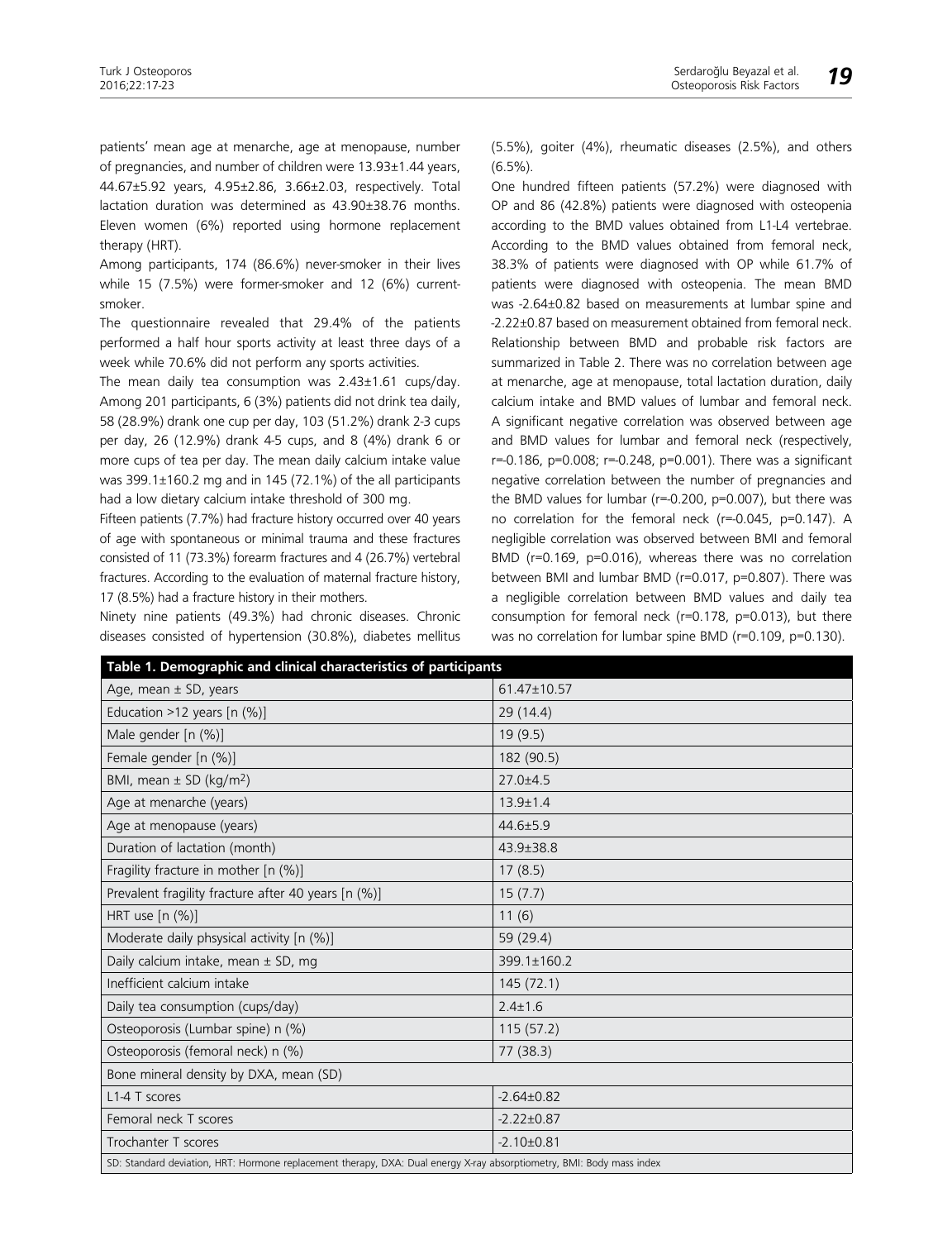| Table 2. Various parameters and their relationship with bone mineral density in lumbar and femoral region |                 |                           |                             |
|-----------------------------------------------------------------------------------------------------------|-----------------|---------------------------|-----------------------------|
|                                                                                                           | Mean $±$ SD     | <b>Lumbar T score</b>     | <b>Femoral neck T score</b> |
| Age (years)                                                                                               | $61.5 \pm 10.6$ | $r = -0.186$<br>p=0.008   | $r = -0.284$<br>$p=0.001<$  |
| BMI (kg/m <sup>2</sup> )                                                                                  | $27.0 + 4.5$    | $r = 0.017$<br>p=0.807    | $r = 0.169$<br>$p=0.016$    |
| Age at menarche (years)                                                                                   | $13.9 \pm 1.4$  | $r = -0.143$<br>p=0.772   | $r = -0.09$<br>$p=0.207$    |
| Age at menopause (years)                                                                                  | $44.6 \pm 5.9$  | $r = 0.022$<br>$p=0.772$  | $r = -0.045$<br>$p=0.552$   |
| Number of pregnancies (n)                                                                                 | $4.9 \pm 2.8$   | $r = -0.200$<br>p=0.007   | $r = -0.045$<br>$p=0.147$   |
| Lactation duration (months)                                                                               | 43.9±38.7       | $r = -0.139$<br>$p=0.062$ | $r = -0.107$<br>$p=0.149$   |
| Daily calcium intake (mg/day)                                                                             | 399.1±160.2     | $r = 0.003$<br>p=0.970    | $r = 0.062$<br>$p=0.385$    |
| Daily tea consumption (cup/day)                                                                           | $2.4 \pm 1.6$   | $r = 0.109$<br>$p=0.130$  | $r = 0.178$<br>$p=0.013$    |
| SD: Standard deviation, BMD: Bone mineral density, BMI: Body mass index                                   |                 |                           |                             |

#### **Discussion**

Although OP is a concern for an entire population, it is most commonly observed in postmenopausal women. The medical and social consequences of the fracture make OP an important public health problem. There is a vast increase in one or more osteoporotic fractures in 40% of women and 13% of men throughout of their lives after 50 years of age. About 20% of women and 40% of men die within one year after hip fracture. It has been estimated that 50% of women who sustain a hip fracture become functionally dependent in their daily activities, and 19% require long-term nursing home care because of the fracture (7). In FRACTURK study, it has been reported that, for 50-year-old Turkish women, about one of every seven will sustain a hip fracture during their remaining lifetime (4). In this study, the authors also demonstrated a significant increase of hip fracture incidence with age and that more than 24.000 hip fractures occurred annually in men and women aged 50 years or more in 2010.

OP is a clinical condition occurring via combined effects of many risk factors. Peak bone mass which is occurred by genetic potential can also be modified with other factors like nutrition, exercise, and hormonal status. One obvious approach is the promotion of beneficial factors and discouragement of risk factors in the general population. Another approach is the identification of individuals at high-risk. In many longitudinal prospective studies, a relationship between BMD and age, age at menopause, duration of menopause, weight, daily calcium intake, alcohol consumption, smoking, exercise habits, and history of fractures has been shown (8-10).

In this study, the vast majority of the cases were women with a mean age was 61.3±10.2 years. A negative correlation was observed between age and the BMD values for both femoral neck and lumbar spine. The negative qualitative changes

associated with aging primarily affect women. Bone turnover, bone formation rate, osteoid volume and thickness are high in men compared with women (11). Whereas the decrease in bone mass by aging is 0.05-1% annually, within ten years after menopause this ratio reaches 3-6% in women (12). In the Os des Femmes de Lyon (OFELY) study, 672 healthy postmenopausal women were included and it was reported that age can predict the risk of fragility fractures in postmenopausal women independently of the level of BMD (13).

The fracture risk is higher in women with lower body weight compared to those with normal or higher body weight and similarly those being over their normal weight status are rarely affected by OP. The reasons for this are strengthening of the bones with increasing weight and protection from OP provided with estrogen metabolites produced by fat cells (14). In this study, a negligible correlation was determined between BMI and BMD values for femoral neck region, but no statistically significant correlation was observed for lumbar region. In a cross-sectional case-control study including 537 postmenopausal women, it was shown that BMI correlated positively with femoral neck and lumbar spine BMD (15). In the community-based study analysis [National Health and Nutrition Examination Survey (NHANES III) in which 2.590 women and 2.391 men between 50-79 years of age were included, the most important and statistically significant risk factors identified were low BMI, low calcium intake, current cigarette smoking, and physical inactivity (16). As reported in former studies, low BMI was shown to be the strongest modifiable determinant of low BMD in women and men aged 50-79 years also in this study (17,18).

In this study, fracture history was present in 7.7% of the cases and 73% of these fractures were in the forearm and 26.7% of them were vertebral fractures. There was maternal fracture history in 8.5% of the participants. In OFELY study, history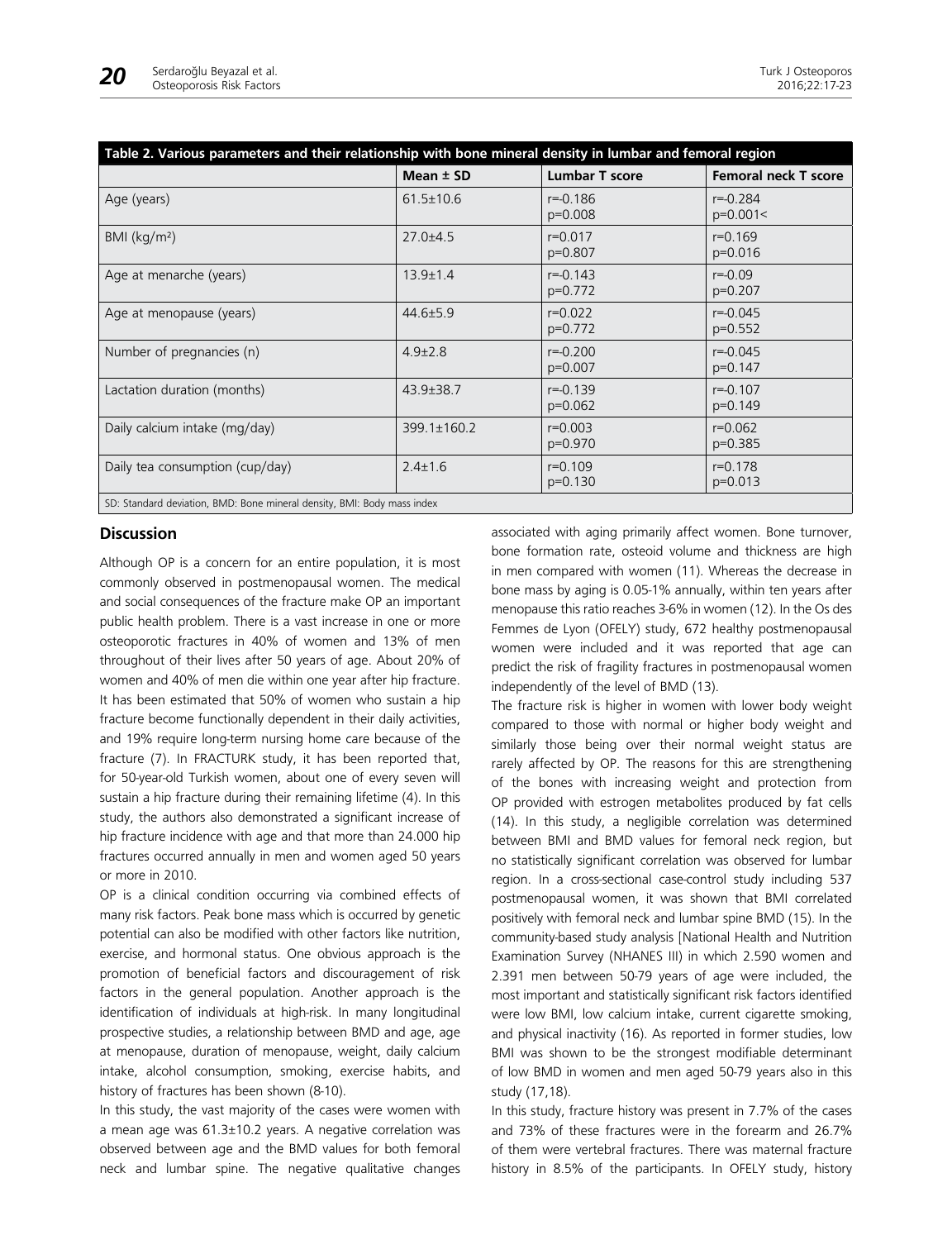of postmenopausal maternal fracture was identified as one of the predictors of fracture independent from other factors (13). Similarly, in the Study of Osteoporotic Fractures, the most comprehensive study of risk factors in American population including 9.516 women 65 years of age and older, maternal hip fracture was shown to be one of the 14 clinical risk factors identified as significant predictors of hip fracture in multivariable models (19). Any fracture since 50 years of age also identified as clinical risk factors in this study. In a large cohort, a total of 7.512 women older than 75 years which were followed for an average of 3.9 years in the prospective epidemiology of OP study. This study revealed that fracture history since the age of 40 years was one of the most valuable predictors of hip fracture (20).

Although in some studies delayed menarche, premature menopause, and short reproductive period were reported as possible risk factors, other studies found no association (21-25). While no significant correlation was present between BMD and age at menarche, age at menopause, and lactation period in our study, a small but significant negative correlation was observed between lumbar BMD and number of pregnancies. Hassa et al. (26) found no significant relationship between BMD and age at menopause, age at menarche, and number of pregnancies (p>0.05, for all). In the study of Li and Zhu (27), OP was observed to be more common with older menarche age and premature menopause, and longer lactation period and higher number of pregnancies were found to be related to low BMD.

During lactation, prolactin inhibits estrogen and induces parathyroid hormone-related protein (PTHrP) synthesis. Because of the combined effects of PTHrP synthesis and estrogen insufficiency, skeletal resorption increases, the blood calcium raises, PTH levels suppress during this period, but urinary calcium excretion decreases and calcium passes to breast milk (28). It was demonstrated that there was a significant relationship between the total lactation period and the lumbar and femoral BMD in a study included 1.486 post-menapausal women by Dursun et al. (29). Moreover, they reported that lumbar and femoral neck BMD of female patients with longer lactation periods were lower than those of female patients with shorter lactation periods. Similar results were also demonstrated in other studies (30,31)

In the light of the available data, the relationship between pregnancy and bone mass is complicated and it still remains unclear. Theoretically, bone mass may decrease during pregnancy because of the requirement of calcium during pregnancy. On the contrary, bone mass may increase due to more estrogen exposure in the third trimester and increased weight enforcement of bones throughout the pregnancy (32). A positive relationship between the number of pregnancies and the femoral BMD was reported in postmenopausal women by Melton et al. (33) and a positive association with parity in the femoral and lumbar BMD of premenopausal women was observed by Laitinen et al. (34). In contrast, Gür et al.

(32) revealed a negative correlation between the number of pregnancies and BMD values for spine, trochanter, and Ward's triangle with no significant correlation for femoral neck BMD. Heidari et al. (15) have also demonstrated that parity was associated with increased risk of OP in the elderly postmenopausal women. On the other hand, it has been reported that no relationship existed between pregnancy and bone mass in another studies (35-37). In this study, a negative correlation between the number of pregnancies and BMD values for lumbar vertebrae was identified, but there was no correlation for the femoral neck BMD.

Tea is widely consumed all over the world and may affect BMD through several distinct mechanisms. It is one of the main sources of phytoestrogen and fluoride which may be beneficial for BMD. Fluoride is a very potent and highly bonespecific anabolic substance. On the other hand, types of teas except the ones with herbal nature contain significant amount of caffeine, which may result in the loss of BMD. A study conducted in United States with 50-60 years aged prepostmenopausal women revealed that there was an inverse relationship between tea consumption and BMD (38). In contrast, a positive association with tea consumption in BMD was reported among postmenopausal women in Canada, in the United Kingdom, and adult women and men in Asia (39- 41). Moreover, in the Mediterranean Osteoporosis study, it was demonstrated that tea consumption was related to 30% reduction in the risk of hip fractures in both women and men (42,43). In this study, there was no relationship between the tea consumption and the lumbar BMD whereas a negligible positive association with tea consumption in the femoral neck BMD. Association of femoral neck T scores with tea and coffee consumption was demonstrated in another study (44).

Nutrition is an important factor for the continuation of bone quality in OP (45). The nutrition is also included in the training programs of health services besides the prevention of bone fragility in elderly people and postmenopausal women, the determination of risk groups and the protection from falling. In this study, the mean daily calcium intake of participants was 399.12±160.2 mg/d and none of the patients had 1200 mg/d intake which is the amount that should have been normally taken. There was no relationship between the daily calcium intake and BMD. Despite the data that calcium supplementation has been helpful in order to prevent bone mass loss in randomized controlled clinical trials (46,47), the relationship between the dietary calcium intake and the BMD still remains unclear (16). However, inadequate dietary calcium intake was found to be related with low BMD in cross-sectional studies (48-50).

### **Conclusion**

our study found that lumbar T scores showed a negative correlation with number of pregnancies, whereas femoral T scores have a negative correlation with age, and a negligible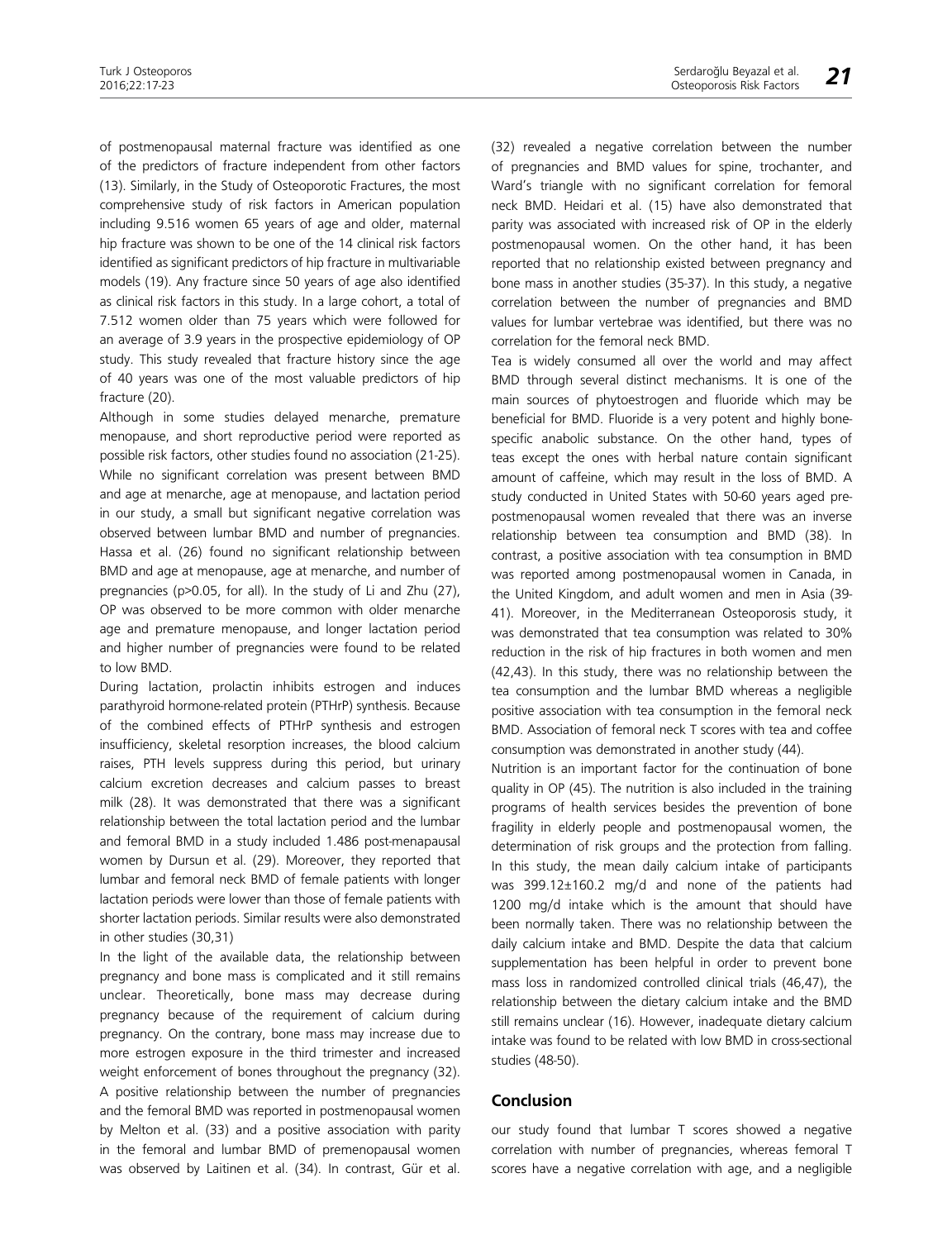correlation with BMI and tea consumption. No significant relationship between age at menarche, age at menopause, total lactation duration, daily calcium intake and BMD was demonstrated. Identification of regional OP risk factors may be useful for the OP risk management of patients in clinical practice. However, further large sample follow-up studies are required to describe precise regional risk factors for OP.

#### **Ethics**

Ethics Committee Approval: Karadeniz Technical University Ethics Committee, Informed Consent: It was taken.

Peer-review: Internal peer-reviewed.

#### **Authorship Contributions**

Concept: Mustafa Güler, Design: Murat Karkucak, Münevver Serdaroğlu Beyazal, Data Collection or Processing: Münevver Serdaroğlu Beyazal, Analysis or Interpretation: Münevver Serdaroğlu Beyazal, Erhan Çapkın, Murat Karkucak, Mustafa Güler, Haşim Çakırbay, Mehmet Tosun, Literature Search: Münevver Serdaroğlu Beyazal, Writing: Münevver Serdaroğlu Beyazal.

Conflict of Interest: No conflict of interest was declared by the authors.

Financial Disclosure: The authors declared that this study has received no financial support.

#### **References**

- 1. Consensus Development Conference: Diagnosis, prophylaxis and treatment of osteoporosis. Am J Med 1993;94:645-50.
- 2. Cohen AJ, Roe FJ. Review of risk factors for osteoporosis with particular reference to a possible aetiological role of dietary salt. Food Chem Toxicol 2000;38:237-53.
- 3. Unni S, Yao Y, Milne N, Gunning K, Curtis JR, LaFleur J. An evaluation of clinical risk factors for estimating fracture risk in postmenopausal osteoporosis using an electronic medical record database. Osteoporos Int 2015;26:581-7.
- 4. Tuzun S, Eskiyurt N, Akarırmak U, Sarıdoğan M, Senocak M, Johansson H, et al. Incidence of hip fracture and prevalence of osteoporosis in Turkey: The FRACTURK study. Osteoporos Int 2012;23:949-55.
- Kanis JA, Melton LJ, Christiansen C, Johnston CC, Khaltaev N. The diagnosis of osteoporosis. J Bone Miner Res 1994;9:1137-41.
- 6. Yates AA, Schlicker SA, Suitor CW. Dietary Reference Intakes: The new basis for recommendations for calcium and related nutrients, B vitamins, and choline. J Am Diet Assoc 1998;98:699-706.
- 7. Riggs BL, Melton LJ. The prevention and treatment of osteoporosis. N Engl J Med 1992;327:620-7.
- 8. Torgerson DJ, Campbell MK, Reid DM. Life style, environmental and medical factors influencing peak bone mass in women. Br J Rheumatol 1995;34:620-4.
- 9. Johnston CC Jr, Longcope C. Premenopausal bone loss-a risk factor for osteoporosis. N Eng J Med 1990;323:1271-3.
- 10. Kröger H, Tuppurainen M, Honkanen R, Alhava E, Saarikoski S. Bone mineral density and risk factors for osteoporosis- a population based study of 1600 perimenopausal women. Calcif Tissue Int 1994;55:1-7.
- 11. Melson F, Mosekilde L. The role of bone biopsy in the diagnosis of metabolic bone disease. Orthop Clin North Am 1981;12:571-602.
- 12. Raisz LG. Local and systemic factors in pathogenesis of osteoporosis. N Eng J Med 1988;318:818-28.
- 13. Albrand G, Munoz F, Sornay-Rendu E, DuBoeuf F, Delmas PD. Independent predictors of all osteoporosis-related fractures in healthy postmenopausal women: The OFELY Study. Bone 2003;32:78-85.
- 14. Bartl R, Frisch B. Osteoporosis. Diagnosis, Prevention, Treatment. 1st edition: Springer-Verlag Berlin Heidelberg; 2004.
- 15. Heidari B, Hosseini R, Javadian Y, Bijani A, Sateri MH, Nouroddini HG. Factors affecting bone mineral density in postmenopausal women. Arch Osteoporos 2015;10:15.
- 16. Broussard DL, Magnus JH. Risk assesment and screening for low bone mineral density in multi-ethnic population of women and men: Does one approach fit all? Osteoporos Int 2004;15:349-60.
- 17. Hannan MT, Felson DT, Dawson-Hughes B, Tucker KL, Cupples LA, Wilson PW, et al. Risk factors for longitudinal bone loss in elderly men and women: The Framingham Osteoporosis Study. J Bone Miner Res 2000;15:710-20.
- 18. Bendavid EJ, Shan J, Barrett-Connar E. Factors associated with bone mineral density in middle-aged men. J Bone Miner Res 1996;11:1185-90.
- 19. Cummings SR, Nevitt MC, Browner WS, Stone K, Fox KM, Ensrud KE, et al. The study of osteoporotic fractures. Risk factors of hip fracture in white women. N Eng J Med 1995:332;767-73.
- 20. Dargent-Molina P, Piault S, Bréart G. A triage strategy based on clinical risk factors for selecting elderly women for treatment or bone densitometry: The EPIDOS prospective study. Osteoporos Int 2005;16:898-906.
- 21. Kritz-Silverstein D, Barrett-Connor E. Early menopause, number of reproductive years, and bone mineral density in postmenopausal women. Am J Public Health 1993;83:983-8.
- 22. Hu JF, Zhao XH, Chen JS, Fitzpatrick J, Parpia B, Campbell TC. Bone density and lifestyle characteristics in premenopausal and postmenopausal Chinese women. Osteoporos Int 1994;4:288-97.
- 23. Sowers MR, Clark MK, Hollis B, Wallace RB, Jannausch M. Radial bone mineral density in pre and perimenopausal women. J Bone Miner Res 1992;7:647-57.
- 24. Bagur AC, Mautalen CA. Risk for developing osteoporosis in untreated premature menopause. Calcif Tissue Int 1992;51:4-7.
- 25. Davies MC, Hall ML, Jacobs HS. Bone mineral loss in young women with amenorrhoea. BMJ 1990;301:790-3.
- 26. Hassa H, Tanir HM, Senses T, Oge T, Sahin-Mutlu F. Related factors in bone mineral density of lumbal and femur in natural postmenopausal women. Arc Gynecol Obstet 2005;273:86-9.
- 27. Li HL, Zhu HM. Relationship between age of menarghe, menopause and other factors and postmenopause osteoporosis. Zhonghua Fu Chan Ke Za Zhi 2005;40:796-8.
- 28. Kalkwarf HJ. Hormonal and dietary regulation of changes in bone density during lactation and after weaning in women. J Mammary Gland Biol Neoplasia 1999;4:319-29.
- 29. Dursun N, Akın S, Dursun E, Sade I, Korkusuz F. Influence of duration of total breast feeding on bone mineral density in a Turkish population: Does the priority of risk factors differ from society to society? Osteoporos Int 2006;17:651-5.
- 30. Yazici S, Korkmaz U, Erkan M, Korkmaz N, Erdem Baki A, Alçelik A, et al. The effect of breast-feeding duration on bone mineral density in postmenopausal Turkish women: A population based study. Arch Med Sci 2011;7:486-92.
- 31. Khoo CC, Woo J, Leung PC, Kwok A, Kwok T. Determinants of bone mineral density in older postmenopausal Chinese women. Climacteric 2011;14:378-83.
- 32. Gur A, Nas K, Cevik R, Sarac AJ, Ataoglu S, Karakoc M. Influence of number of pregnancies on bone mineral density in postmenopausal women of different age groups. J Bone Miner Metab 2003;21:234-41.
- 33. Melton LJ, Bryant SC, Wahner HW, O'Fallon WM, Malkasian GD, Judd HL, et al. Influence of breastfeeding and other reproductive factors on bone mass later in life. Osteoporosis Int 1993;3:76- 83.
- 34. Laitinen K, Välimäki M, Keto P. Bone mineral density measured by dual energy X-ray absorptiometry in healthy Finnish women. Calcif Tissue Int 1991;48:224-31.
- 35. Sioka C, Fotopoulos A, Georgiou A, Xourgia X, Papadopoulos A, Kalef-Ezra JA. Age at menarche, age at menopause and duration of fertility as risk factors for osteoporosis. Climacteric 2010;13:63- 71.
- 36. Uzun Ö, Köklü K, Özel S, Yılmaz Şahin A, Ünsal Delialioğlu S, Kulaklı F. Evaluation of gynecological risk factors in osteoporosis. Acta Oncol Tur 2014;47:11-5.